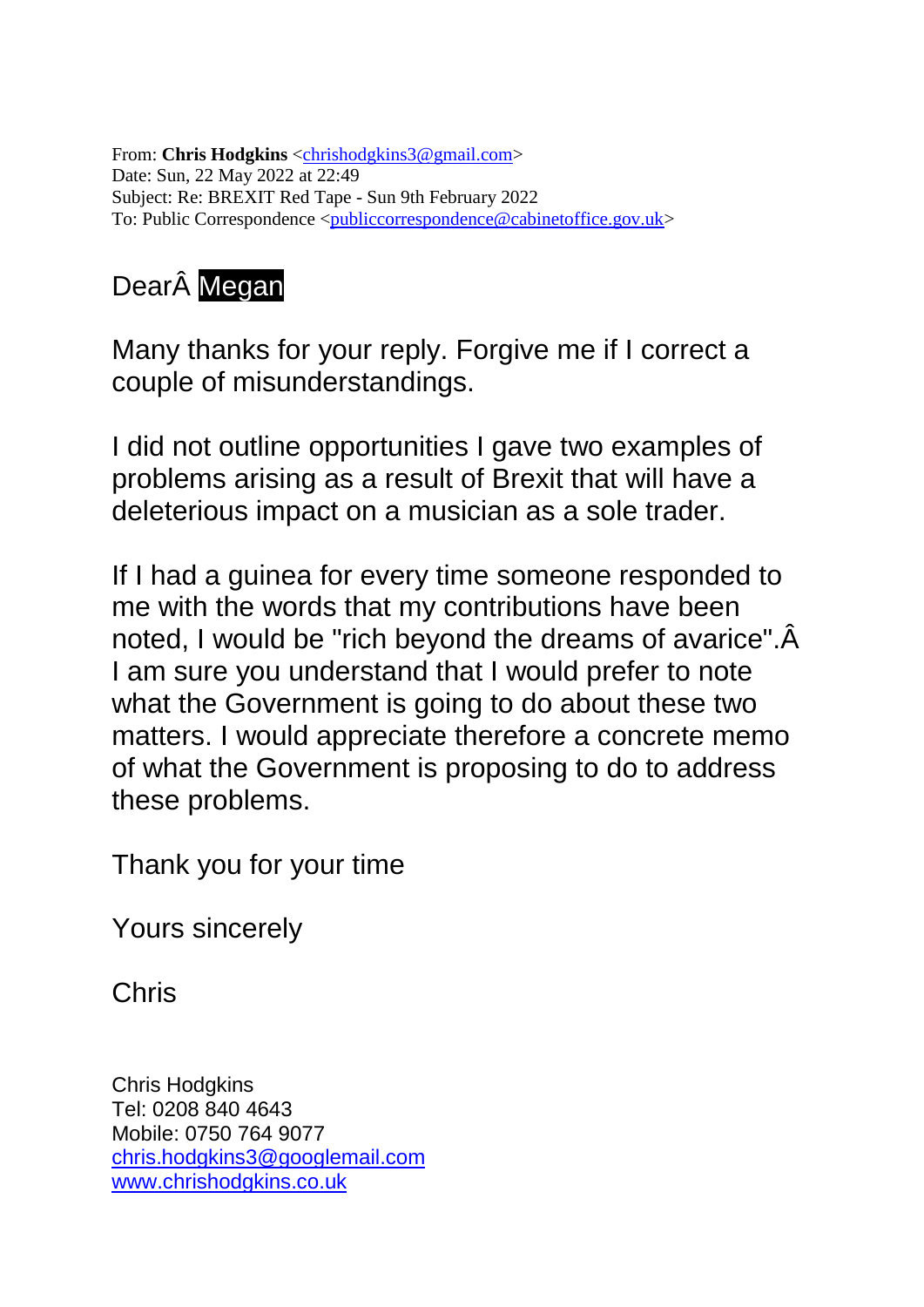[Jazz London Radio](https://www.jazzlondonradio.com/) [Pure Jazz Radio](https://jazzis2016.wordpress.com/) [www.complaintsinwonderland.co.uk](http://www.complaintsinwonderland.co.uk/) <https://twitter.com/HodgkinsChris>

On Wed, 18 May 2022 at 14:40, Public Correspondence [<publiccorrespondence@cabinetoffice.gov.uk>](mailto:publiccorrespondence@cabinetoffice.gov.uk) wrote: Dear Chris Hodgkins,Â

Thank you for your email outlining your ideas for opportunities that could be realised as a result of Brexit. Please acceptÂ my apologies for the delay in responding to you.Â Â

Many thanks for taking the time to write in and share your suggestions. Your contribution has been noted.Â

Thank you again for taking the time to write.Â Â

Yours sincerely,Â

Correspondence Officer



#### **Public Correspondence**

[publiccorrespondence@cabinetoffice.gov.ukÂ](mailto:publiccorrespondence@cabinetoffice.gov.uk) Â Follow us on Twitter [@cabinetofficeuk](https://twitter.com/cabinetofficeuk?lang=en)

**From:** Chris Hodgkins [<chrishodgkins3@gmail.com>](mailto:chrishodgkins3@gmail.com) **Sent:** 02 April 2022 01:32 **To:** REES-MOGG, Jacob [<jacob.reesmogg.mp@parliament.uk>](mailto:jacob.reesmogg.mp@parliament.uk) **Subject:** Re: BREXIT Red Tape - Sun 9th February 2022 Â Dear Mr Rees-Mogg

I wrote to on the 26th March 2022. I hope you received my email as I have not received an out of office reply or an acknowledgement from you.

Yours sincerely

Chris Hodgkins [www.chrishodgkins.co.uk](http://www.chrishodgkins.co.uk/) 0750 764 9077

On Sat, 26 Mar 2022, 23:03 Chris Hodgkins, [<chrishodgkins3@gmail.com>](mailto:chrishodgkins3@gmail.com) wrote: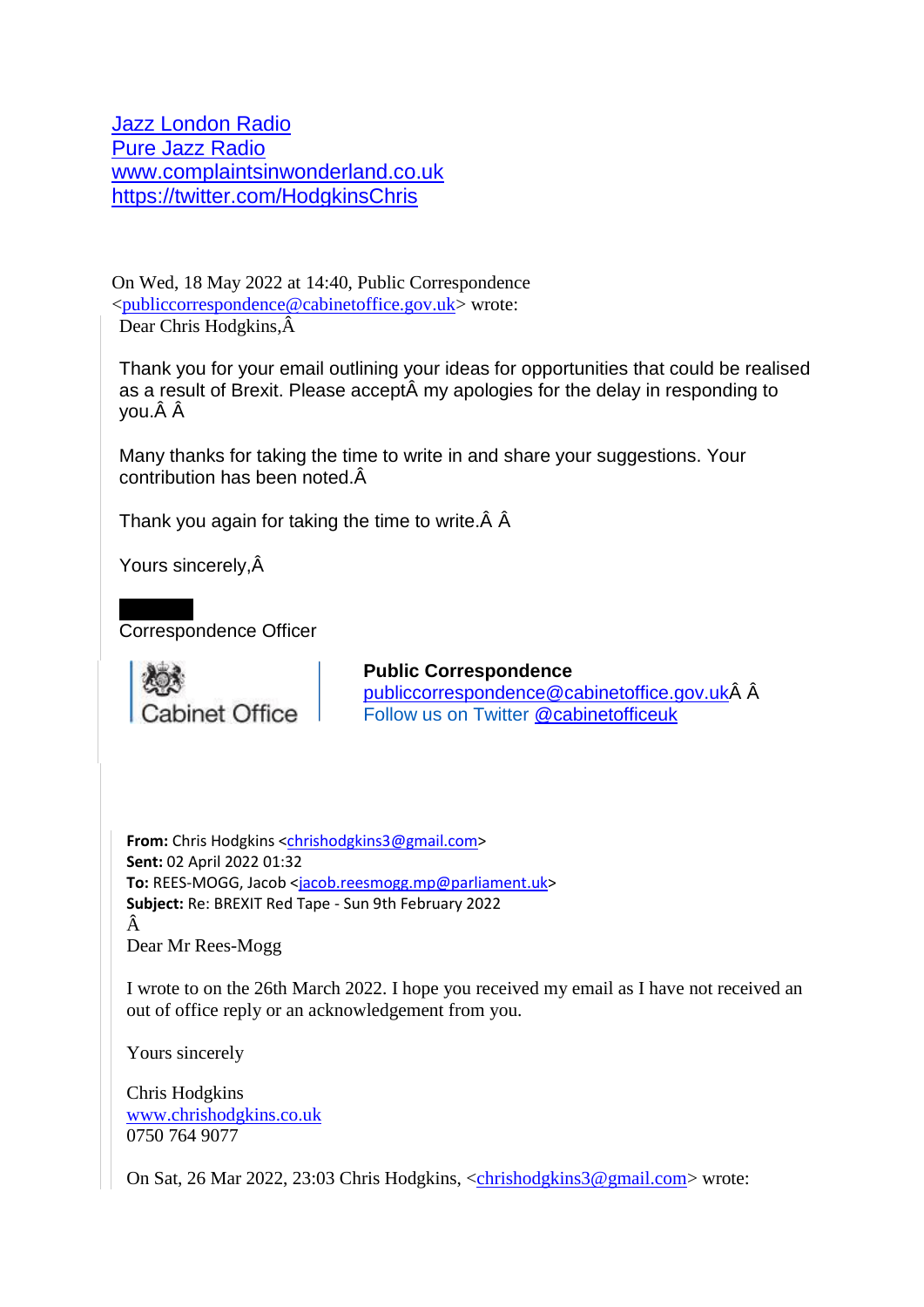### Dear Mr Rees-Mogg

I read a report in the Sun newspaper that you were asking for people to write to you about petty EU regulation that should be abolished. Whether my recent experiences of red tape emanate from theÂ EU or as a resultÂ of BREXIT I am not sure but they are in any event prima facie examples of pettifogging red tape I can do without.

In November 2021 I tried to advertise on Spotify for my Salute to Humphrey Lyttelton Tour. I had worked out a price, researched my target market on Spotify came to post the advert and I was informed that I wouldÂ need a valid VAT number to submit an advert due to tax regulations in my particular market. As a musician and sole trader, I fall under the VAT threshold. The regulation discriminates againstÂ sole traders not registeredÂ for VAT. I attachÂ my response to Spotify.

My second example is the Arts Council has had to introduce a section to their grant application that is nonsensical. This particular rule has only just come in and is another burden on people grappling with an application form. The amount of time having to spend reading EU State Aid rules is time-wasting. These rules did not appearÂ in my previous applications before theÂ adventÂ of BREXIT so why are they appearing now? I end up wading through a sea of red tape as a musicianÂ and sole trader.

Set out below is the section from the Arts Council form dealing with this matter. This is not a reflection on the Arts Council as they are havingÂ to pass on the additional burden they have been lumbered with. Â **Subsidy Contro**

The Subsidy Control rules are the new legal requirements that apply to the award of subsidies in the United Kingdom with effect from 11pm 31 December 2020. They have largely replaced [EU State aid rules.](https://ec.europa.eu/competition-policy/state-aid_en)

Where a "Subsidy" is present then it is necessary for the award to comply with requirements set out in the Trade and Cooperation Agreement with the EU.

A "Subsidy" only exists when the followingÂ **cumulative characteristics**Â are present (only tick those that apply):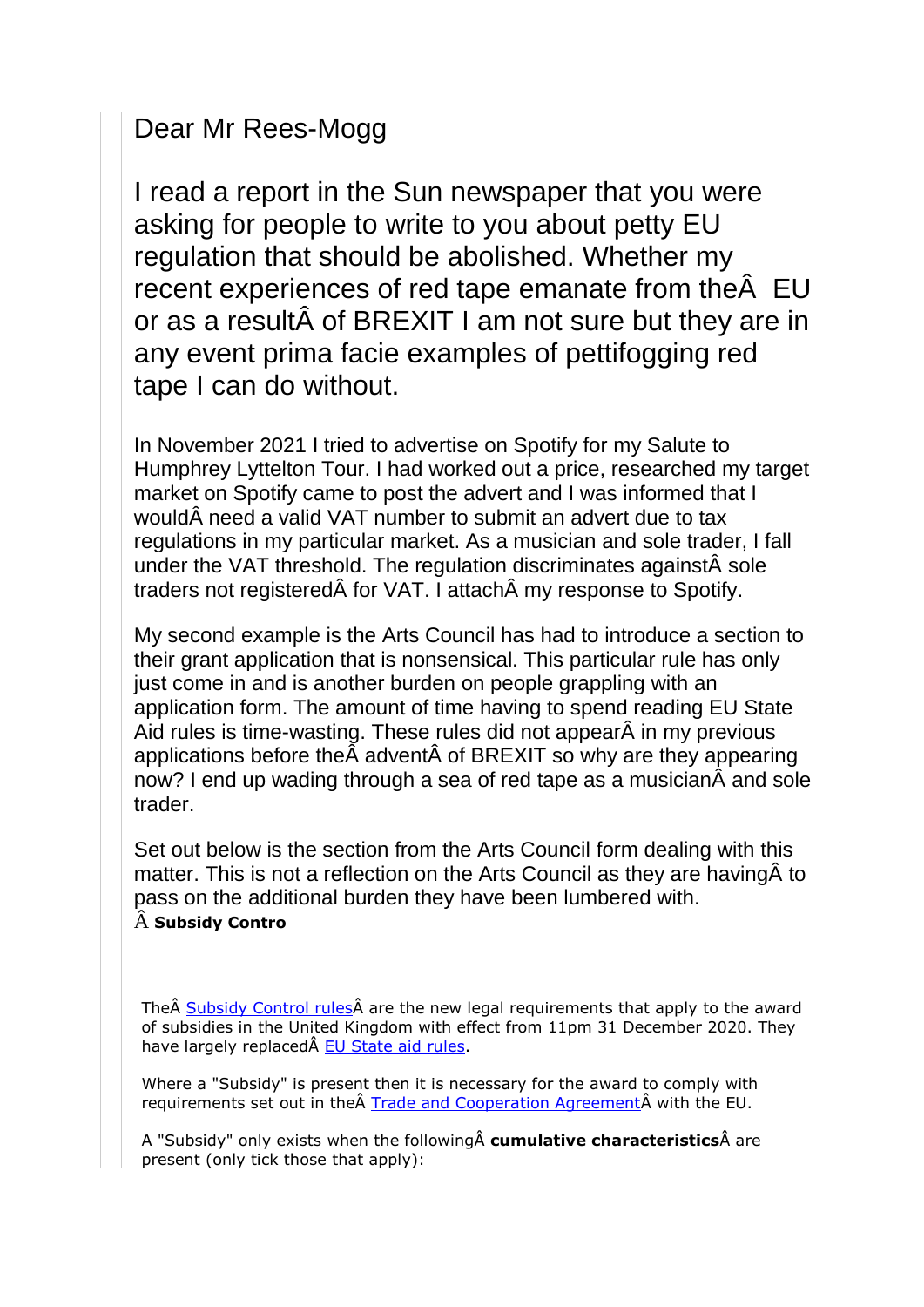**• financial assistance which arises from the resources of the UK or EU; and**

**• confers an economic advantage on "economic factors"; and**

**• is specific insofar as it benefits, as a matter of law or fact, certain "economic factors" over others, in relation to the production of certain goods or services; and**

**• has, or could have, an effect on trade or investment.**

**\*Â If awarded, do you believe that your request for public funding meets all the necessary criteria to be classed as a "Subsidy"?**

*Where a "Subsidy" is declared you will be required to provide further information to establish whether the "Subsidy" would be considered lawful.*

#### Â

.

.Your help in this matter is greatlyÂ appreciated.

## Yours faithfully

Chris Hodgkins Tel: 0208 840 4643 Mobile: 0750 764 9077 [chris.hodgkins3@googlemail.com](mailto:chris.hodgkins3@googlemail.com) [www.chrishodgkins.co.uk](http://www.chrishodgkins.co.uk/) [Jazz London Radio](https://www.jazzlondonradio.com/) [Pure Jazz Radio](https://jazzis2016.wordpress.com/) [www.complaintsinwonderland.co.uk](http://www.complaintsinwonderland.co.uk/) <https://twitter.com/HodgkinsChris>

This is my response to a request to Spotify for help in advertising on their platformÂ for a forthcomingÂ tour.Â Their responseÂ is below:

"Many thanks for yourÂ prompt reply. This is clearlyÂ a joke. I have heard some twaddle in my time but this nonsense will win prizes.

Why was this not registered upfront when I emailed you originally whenÂ trying to place an advert on Spotify? I have my emails as evidence.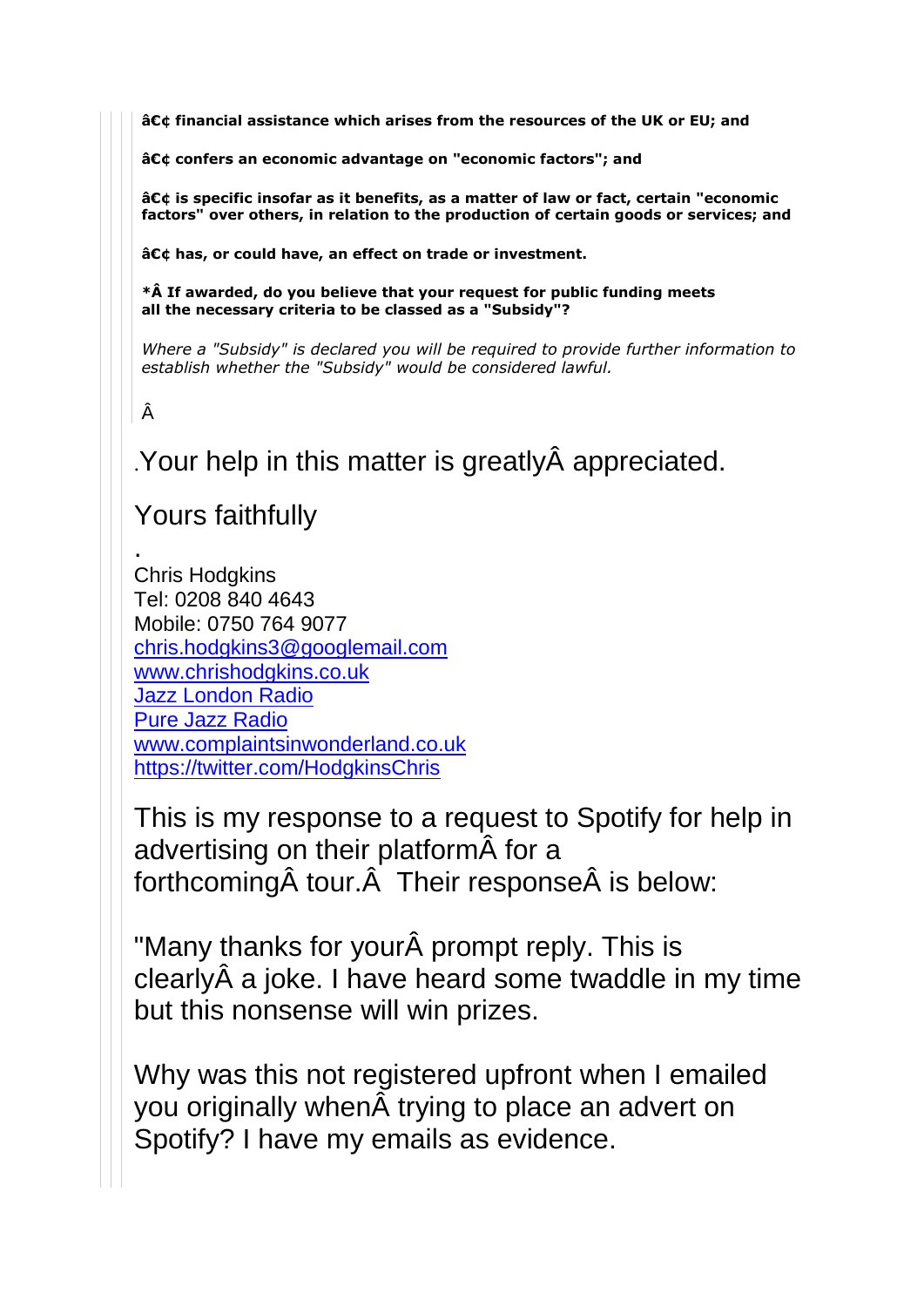I wish I could copy the recipientsÂ of this email my request for advice and help but it is not in your email string. I fervently trust you will supply it to the peopleÂ on this list

However, the gist of it is that I had lost the will to live in trying to place an ad for my tour through your egregious online sales form.

It would appear you are not running a business for small and sole enterprises, who naturally fall beneath the VAT threshold - your business model is clearly geared towards the organisations with a turnover that puts them in the VAT threshold.Â

This fact drives a coach and horses through yourÂ PR nonsense of beingÂ theÂ good people in the music business.

You have finally and irrevocablyÂ been rumbled and if you want a day in Court I shall be happy to oblige. I suggest you kick this upstairs as fast as you can go. The Select Committee for Media Culture and Sport were clearly not informed on your real business model,Â which is theÂ disempowermentÂ of the sole trader - the musicianÂ or the composer.

On my forthcoming tour, I will not be recommending that people use Spotify. I am cancelingÂ anything I have on your website with immediate effect -Â